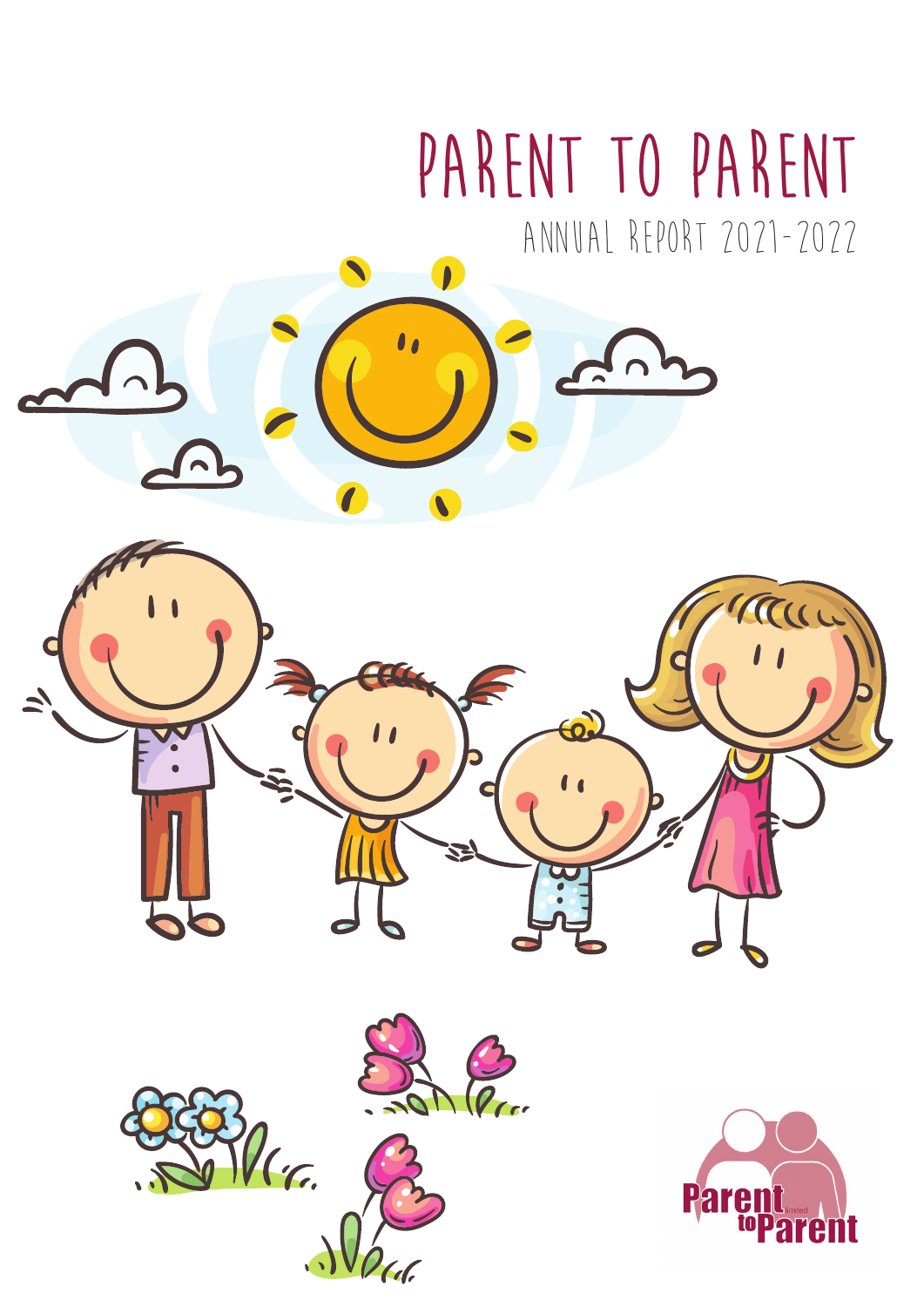

## **Staff**

**Head of Service** Trudy Doidge

**Operations Manager** Jackie O'Neill

**Admin & Finance Manager** Debra Ritchie

**Admin. Assistant** Susan Donnachie

### **Support & Advocacy Workers**

Sheila Day (until December 2021) Wendy Gerrard Mairi Simpson Sheena Thomson (until September 2021) Debbie Shepherd Charleen Morton Vicky Stepiens Paula Kinnie Ashley Fordyce

### **Support & Wellbeing Workers**

Laura Doidge Adele Cocker Elaine Carnegie Neonatal Support Worker Jamie Lee Morton

#### **Young Peoples' Advocacy Workers**

Sally Hudson Lynzi Chalk Genna O'Neill Nicole Abbott



### *Our Mission is:*

To provide support, information and advice to families of children with additional needs. To enable the voice of parents and young people with additional needs to be heard by the statutory and to enable and empower parents and young people to take control of matters that may affect their lives, and to have a sense of belonging.

### *Our aim is:*

To offer support, contact and information through self-help, mutual support, assistance, research and education To support parents to overcome their feelings of loneliness and isolation To reduce their stress by reinstating hope and increasing their confidence.



# **Head of Service**

## 2021 a year we thought we would get back to normal. How wrong were we!!!

But we got through it and welcomed 2022 with a new resolve. We welcomed new staff to our Parent to Parent family as part of our Covid Response fund, and a new baby to our Young Persons' Advocacy worker. We also sadly said goodbye to 2 staff members to retirement, and a staff member who has taken up fostering. Each and every one will be missed greatly by us as an organisation, but also to all the families and young people, they met, supported, and made a difference to. As we look



to 2022/23 Parent to Parent faces many challenges with funding in this ever tightening financial climate, we've been here before and we triumphed so we have strengthened our resolve, reviewed what we offer to ensure that we maintain the support to the hundreds of families across Tayside. Once again we want to thank all our funders for their continued consideration and support. Without them we would not be us. All our families and young people are very important to us especially at this time as we continue to fight back at Covid.

And to quote: **Laura Anne Gilman-writer, editor, tired person**

## **I think getting up every morning is the most amazing thing any of us do. We know what's out there, and yet we keep going.**

I salute all my Board members,Staff Team and each and every one of our families and young people - they do this every day, and always keep smiling and have a kindness and strength second to none - Keep going you make me so proud to be Head of Service to Parent to Parent.

*Trudy Doidge* **Head of Service**

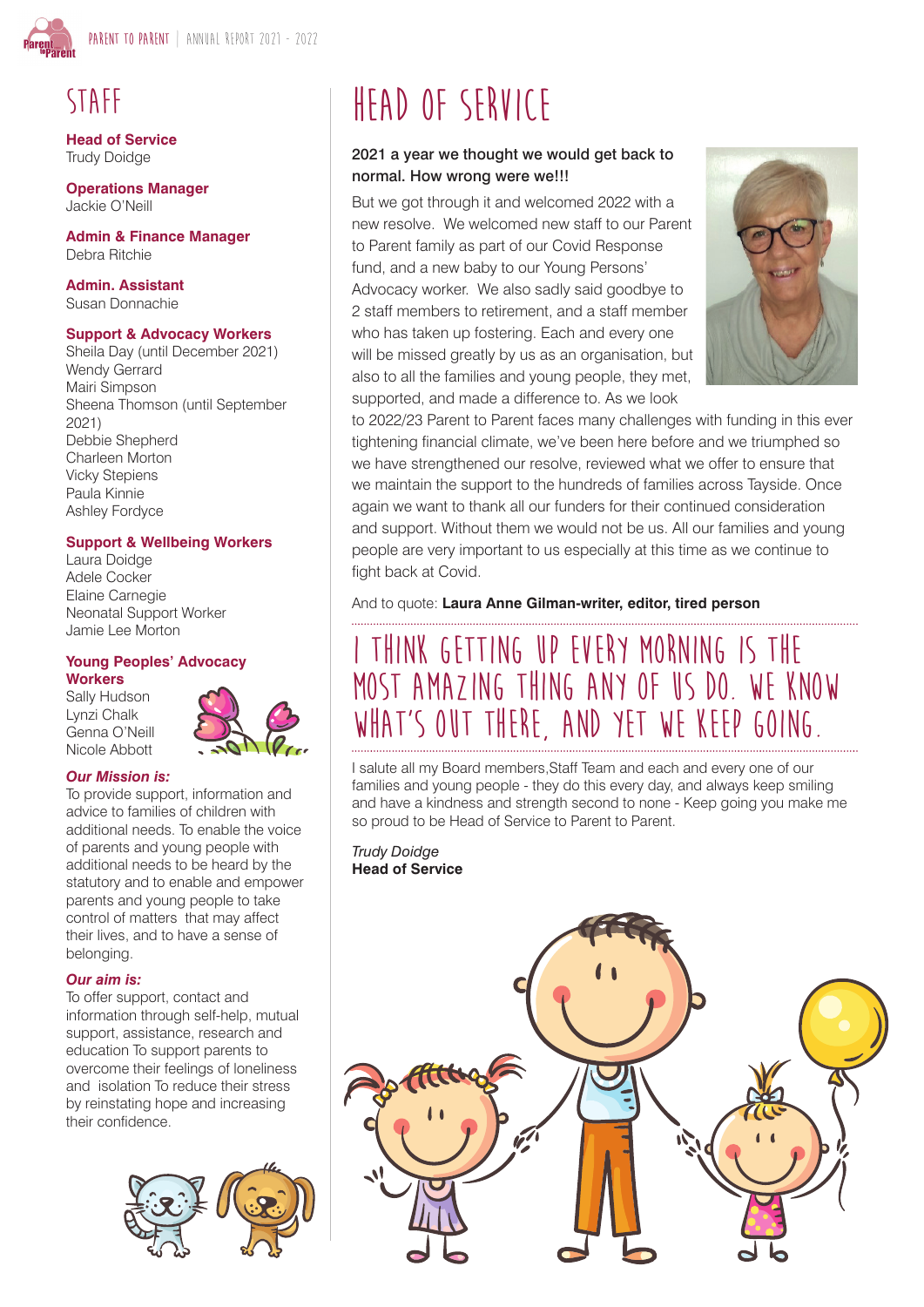# **Review of activities**

2021 – 2022 gave challenges and provided opportunities for Parent to Parent. Many of the families the organisation supported experienced stress, anxiety and hardship due to the continuing pandemic. Children struggled to understand and cope with the changes to their lives and parents tried to support them while needing support themselves. An increase in referrals for families under pressure was largely met by a one year grant from the Henry Smith Charity. This enabled Parent to Parent to employ three support workers to help families under considerable pressure due to Covid.

As restrictions reduced the support staff were able to visit parents at home and children in schools, attend in-person meetings with parents and children and run support groups. Some groups continued on-line via Zoom but a few re-started in the community. Numbers attending were kept low and staff ensured the venues were suitable for meeting e.g. well ventilated and sufficient distance between groups of people. When there was good weather the groups met outdoors.

The outdoors was used whenever possible and the staff went for walks with parents in local parks instead of home visits and arranged play dates in the summer so families could get together. Funding from several sources enabled the team to arrange free activities during the summer and this helped to reduce feelings of isolation which many were experiencing.

While it was a challenging year for the organisation in some ways it was also a rewarding year as we were able to help many families and alleviate their worries, reduce their stress and help them think more positively. Some of the new ways of working will continue as they have proved beneficial to all

# **Developments**

The need for additional support for parents and children experiencing stress and anxiety was evident. All support staff, the Head of Service and Operations Manager undertook training in Decider Skills, a cognitive based method that helps people focus on staying calm and coping while under pressure. They then worked with groups of parents and families and with individual parents and families to teach them the skills. The Young Persons' Advocacy Workers also worked with small groups of children in schools, showing them how using the skills can help them cope with the pressures they face. This has been well received and has helped many families to be aware of how their anxiety increases and how to stop this at an early stage.

Another key development was the recruitment of a parttime support worker to support parents in the Neonatal Unit in Ninewells Hospital. This was a development of work previously undertaken by the Operations Manager and has increased the support available to families while their baby is in hospital and after they have been discharged. This three year project will help many families through what can be the most stressful time of their lives.

# **Going Forward**

2022 will be a challenging year for Parent to Parent as some large multi-year grants come to an end. In order to meet the many and varied needs of the families referred to us for support we must innovate and find new ways of working. This process has already started and small changes have allowed more families to be supported but the reduction in funding will lead to longer waiting times. We will continue to look for ways to increase the support we are able to give to families with a child with additional needs.

# **Example of support**

Parents of a two-month old baby with Down's Syndrome were referred for emotional support. They were devastated that their baby had a serious heart condition as well as Down's Syndrome and they needed a lot of support. The baby was due to have an operation on his heart in Glasgow but the first date for planned surgery was cancelled. The mum found this very hard and she needed a lot of support to help her cope. The operation took place a couple of months later and was successful.

The baby had been discharged from hospital on oxygen and with a naso-gastric tube. Feeding was not going well and the mum told her support worker she was being given conflicting advice from the Health Visitor and Dietician. The worker arranged a meeting with them, sorted out the issue and so reduced the mum's stress.

At a routine appointment the paediatrican found a lump in the boy's tummy and investigations were carried out. He had to have it removed and the parents spent an anxious few weeks wondering if it was cancerous. It was benign and the boy recovered well but both parents needed a lot of emotional support during this time.

When the boy was three he was eligible to start nursery and the mum was very anxious that his needs could not be met. The worker liaised between the parents and nursery to ensure the boy had a good transition and was available when issues arose. It took a few months for the mum to be happy that the boy had settled well and the nursery and its staff were well equipped to care for him. He is enjoying his time there and the mum is now more relaxed and less anxious.

The mum now attends a support group run by the worker and has benefited from meeting new people and making friends. She still requires support at meetings but is managing well with the support she receives from other parents at the group.